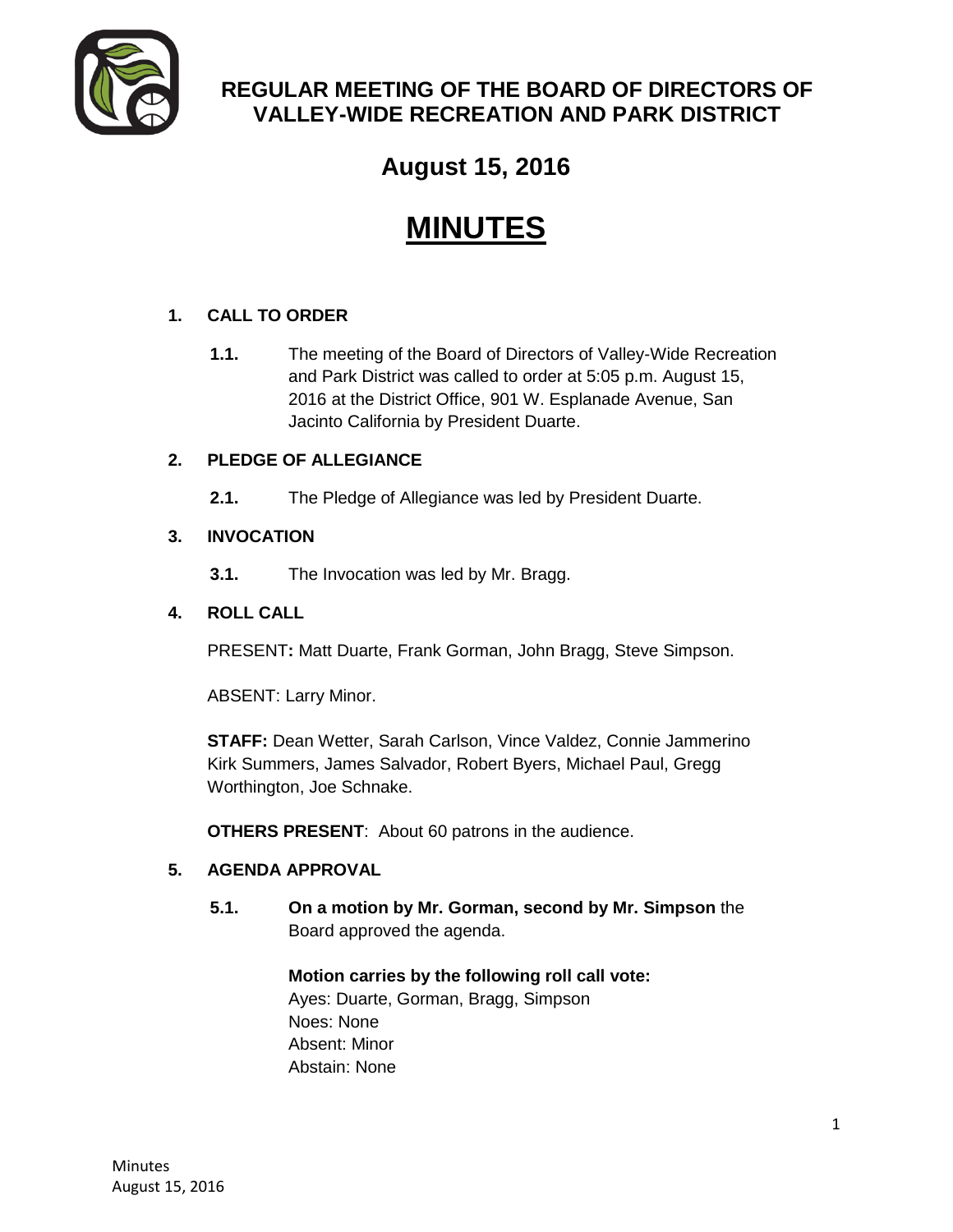#### **6. PROCLAMATION**

 $\triangleright$  No Proclamation

## **7. RECOGNITION**

- Volunteer of the Year Robert Byers, Recreation Supervisor Winchester Community Center, presented Gregg Cowdery as Volunteer of the Year.
- $\triangleright$  Presentation of Banners Michael Paul, Recreation Supervisor presented the Valley-Wide Softball and Baseball Tournament Team players and banners for 2016.
	- 14&U Boys
	- 12&U Boys
	- 10&U Boys
	- 9&U Boys
	- Coach Pitch Boys
	- 18&U Girls
	- 14&UGirls

The Board took a short recess at 5:22 p.m. and reopened the meeting at 5:26 p.m.

#### **8. PUBLIC COMMENTS – NON AGENDA ITEMS**

**8.1.** No public comment.

## **9. BOARD COMMENTS**

**9.1.** Mr. Simpson stated that he was glad to see all the teams presented here.

## **10. VALLEY-WIDE CLEARING ACCOUNTS CHECK LIST FOR MAY 2016: 83858- 84460, JUNE 2016: 84467-85032 and JULY 2016: 85033-85505**

**10.1. On a motion by Mr. Simpson, second by Mr. Gorman** the Board approved the Clearing Account Checklist for May 2016, June 2016, and July 2016.

## **Motion carries by the following roll call vote:**  Ayes: Gorman, Bragg, Simpson Noes: None Absent: Minor Abstain: Duarte

**10.2.**

## **11. FINANCIAL STATEMENTS FOR JUNE AND JULY 2016.**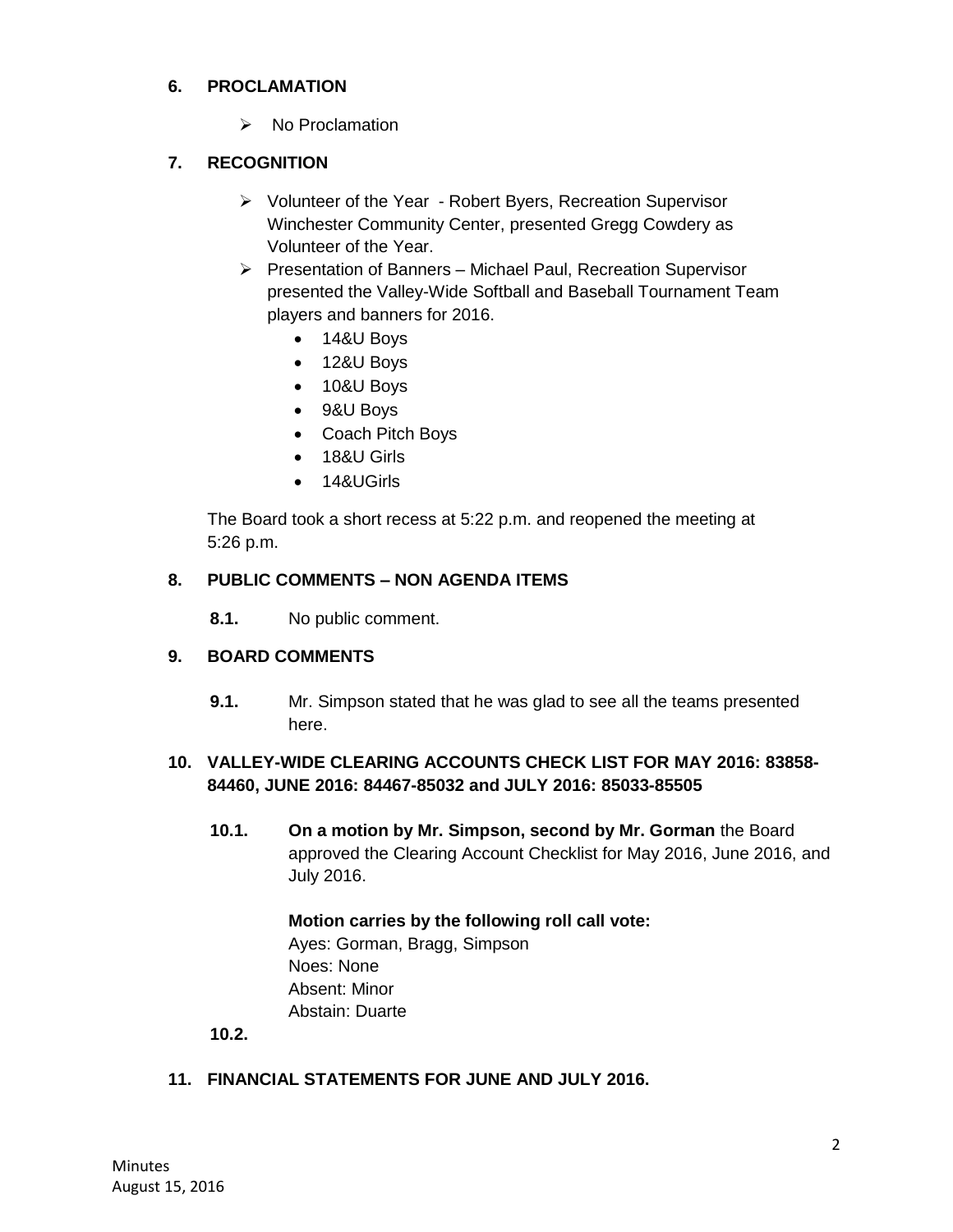**11.1.** The Financial Statements were received and filed.

## **12. PRESENTATION**

- **12.1.** Joe Schnake, Recreation Supervisor Valle Vista Community Center, gave a brief presentation on activities and upcoming events.
- **12.2.** Gregg Worthington, Park Inspector, gave a presentation on new development.

## **13. CONSENT CALENDAR**

*These items are considered routine in nature and will be approved with one motion.* 

- **13.1.** Approval of Minutes for the Regular Meeting of June 20, 2016.
	- A quorum was not present to approve the June 20, 2016 meeting minutes; the minutes were moved to the next Board of Directors meeting.
- **13.2.** Waiver of reading in full of any and all Ordinances listed on this Agenda and provide that they be read by title only.

**On a motion by Mr. Gorman, second by Mr. Simpson** the Board approved Consent Calendar item 13.2.

#### **Motion carries by the following roll call vote:**

Ayes: Duarte, Gorman, Bragg, Simpson Noes: None Absent: Minor Abstain: None

The Board took a short recess at 6:06 p.m. and reopened the meeting at 6:09 p.m.

## **14. PUBLIC HEARING**

## **Public Hearing – 2016/2017 and 2017/2018 Final Budget**

**14.1.** Mr. Duarte announced this is the time and place fixed for the Public Hearing relating to the 2016-17 and 2017-18 Fiscal year budget.

> Mr. Duarte asked the Clerk if the Notice has been given in regards to this meeting?

The Clerk of the Board announced – Yes, the notice has been given.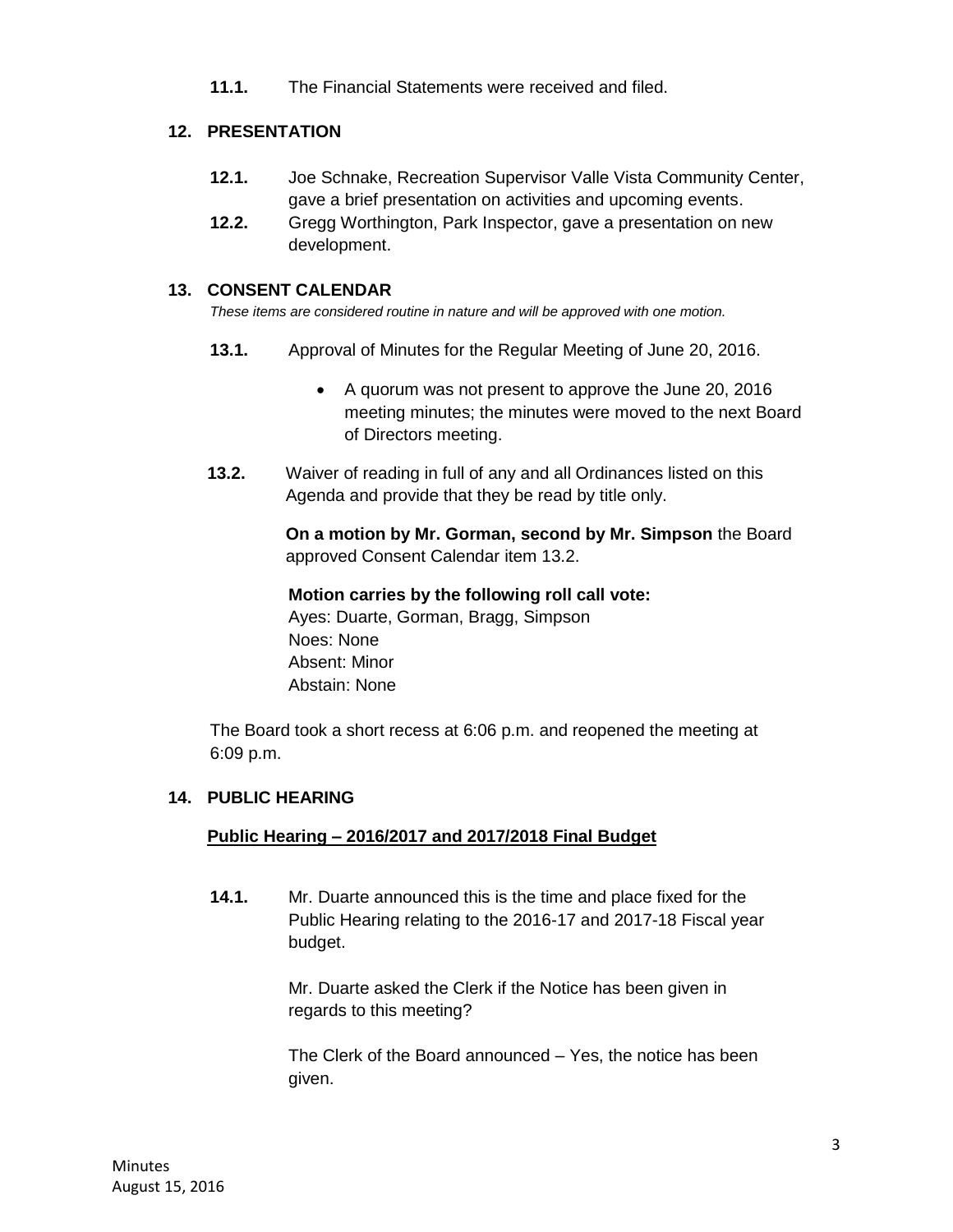At 5:57 p.m. Mr. Duarte announced This Public Hearing is now open for the 2016-17 and 2017-18 Fiscal year budget.

Mr. Duarte stated we will now receive public comment in opposition of the budget. Are there any citizens in opposition to the budget who wish to address the Board at this time. – No public comment.

Mr. Duarte asked is there anyone who wishes to speak in favor of the budget? – No public comment.

At 5:58 p.m. Mr. Duarte announced the Public Hearing is closed.

**14.2.** Request Board adoption of the 2016/2017 and 2017/2018 final budget.

> **On a motion by Mr. Gorman, second by Mr. Simpson** the Board adopted the 2016/2017 and 2017/2018 final budget.

#### **Motion carries by the following roll call vote:**

Ayes: Duarte, Gorman, Bragg, Simpson Noes: None Absent: Minor Abstain: None

#### **15. OLD BUSINESS**

#### **15.1. Notice of Completion - Leon Road/Park Recycled Water Retrofit Project**

Mr. Duarte stepped out of the meeting and abstained from this item.

> **On a motion by Mr. Simpson, second by Mr. Bragg** the Board approved the following:

- $\triangleright$  Board of Directors accept the work constructed by Adame Landscape Inc. for the Leon Road/Park Recycled Water Retrofit Project.
- $\triangleright$  Board of Directors authorized the General Manager to sign the Notice of Completion.
- Board of Directors direct the Clerk to record said Notice of Completion within ten days at the office of the County Recorder of Riverside County.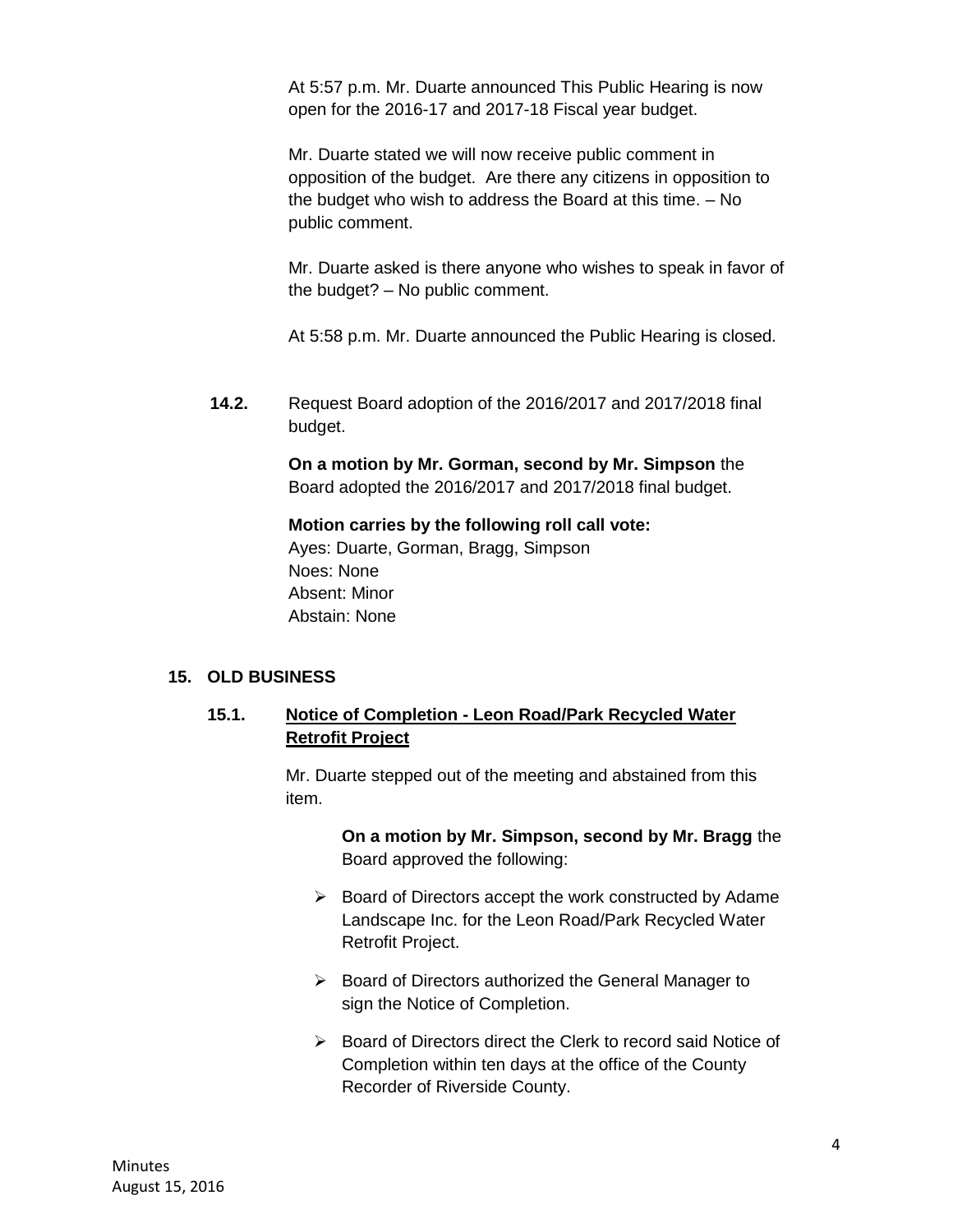#### **Motion carries by the following roll call vote:**

Ayes: Gorman, Bragg, Simpson Noes: None Absent: Minor Abstain: Duarte

#### **16. NEW BUSINESS**

## **16.1. Community Facilities District (CFD) French Valley South Zone 9**

 **On a motion by Mr. Gorman, second by Mr. Simpson**  the Board approved Ordinance No. 2016-2 **-** An ordinance of the Board of Directors of Valley-Wide Recreation and Park District, authorizing the levy of special taxes in a Community Facilities District Valley-Wide Recreation and Park District French Valley Community Facilities District Zone 9 (French Valley South).

**Motion carries by the following roll call vote:**  Ayes: Duarte, Gorman, Bragg, Simpson Noes: None Absent: Minor Abstain: None

## **16.2. Community Facilities District (CFD) French Valley Zone 10 (French Valley 160)**

 **On a motion by Mr. Gorman, second by Mr. Simpson**  the Board approved Ordinance No. 2016-3 - An ordinance of the Board of Directors of Valley-Wide Recreation and Park District, authorizing the levy of special taxes in a Community Facilities District Valley-Wide Recreation and Park District French Valley Community Facilities District Zone 10 (French Valley 160).

**Motion carries by the following roll call vote:**  Ayes: Duarte, Gorman, Bragg, Simpson Noes: None Absent: Minor Abstain: None

**16.3. Community Facilities District (CFD) French Valley Zone 12 (Washington Street)**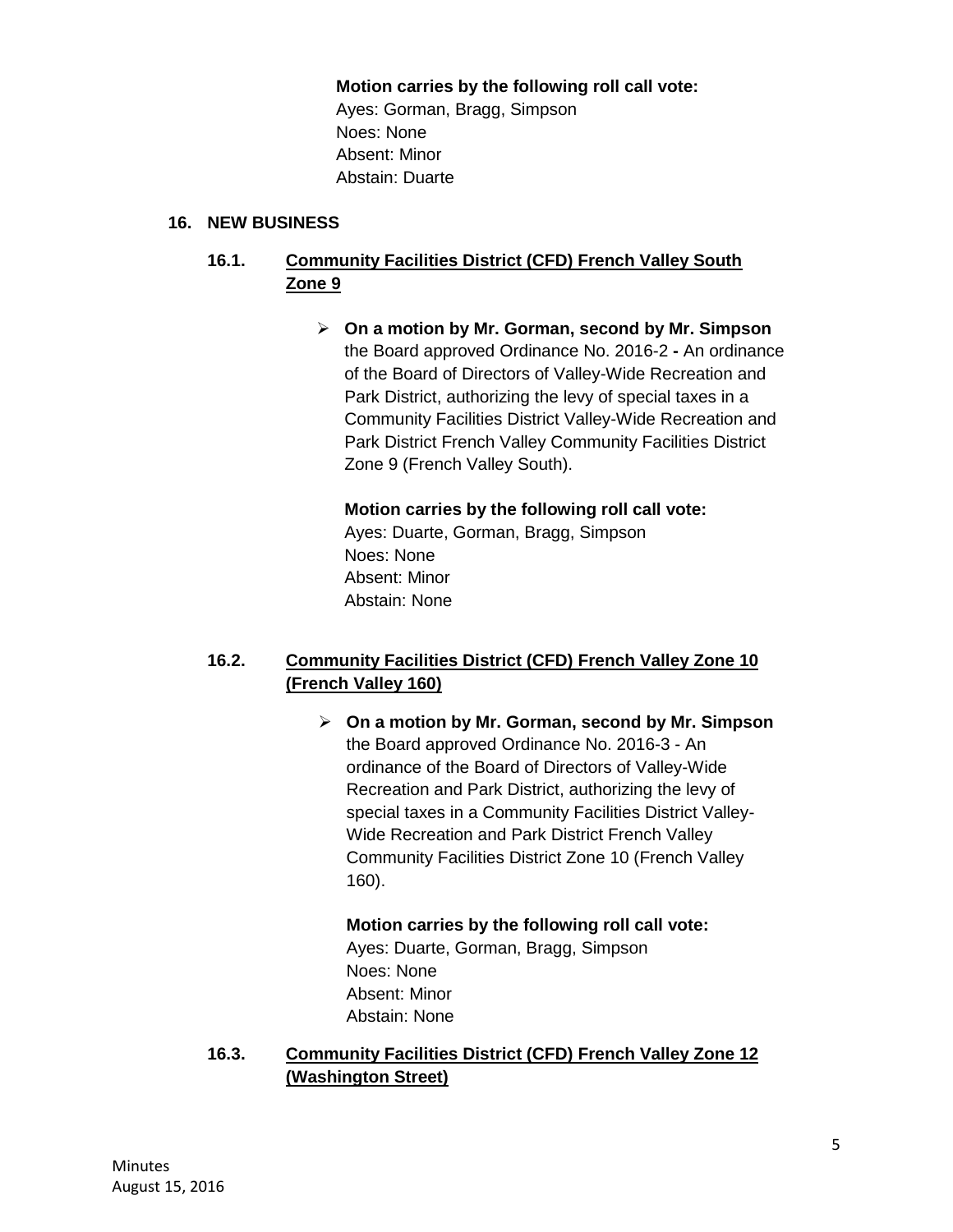**Ordinance No. 2016-4 -** An ordinance of the Board of Directors of Valley-Wide Recreation and Park District, authorizing the levy of special taxes in a Community Facilities District Valley-Wide Recreation and Park District French Valley Community Facilities District Zone 12 (Washington Street).

#### **Motion carries by the following roll call vote:**

Ayes: Duarte, Gorman, Bragg, Simpson Noes: None Absent: Minor Abstain: None

## **16.4. Community Facilities District (CFD) Winchester Zone 1 (The Woods I)**

 **On a motion by Mr. Simpson, second Mr. Bragg** the Board approved Ordinance No. 2016-5 - An ordinance of the Board of Directors of Valley-Wide Recreation and Park District, authorizing the levy of special taxes in a Community Facilities District Valley-Wide Recreation and Park District Winchester Community Facilities District Zone 1 (The Woods I).

#### **Motion carries by the following roll call vote:**

Ayes: Duarte, Gorman, Bragg, Simpson Noes: None Absent: Minor Abstain: None

## **16.5. Community Facilities District (CFD) Winchester Zone 4 (The Woods II)**

 **On a motion by Mr. Bragg, second by Mr. Simpson**  the Board approved Ordinance No. 2016-6 - An ordinance of the Board of Directors of Valley-Wide Recreation and Park District, authorizing the levy of special taxes in a Community Facilities District Valley-Wide Recreation and Park District Winchester Community Facilities District Zone 4 (The Woods II).

#### **Motion carries by the following roll call vote:**

Ayes: Duarte, Gorman, Bragg, Simpson Noes: None Absent: Minor Abstain: None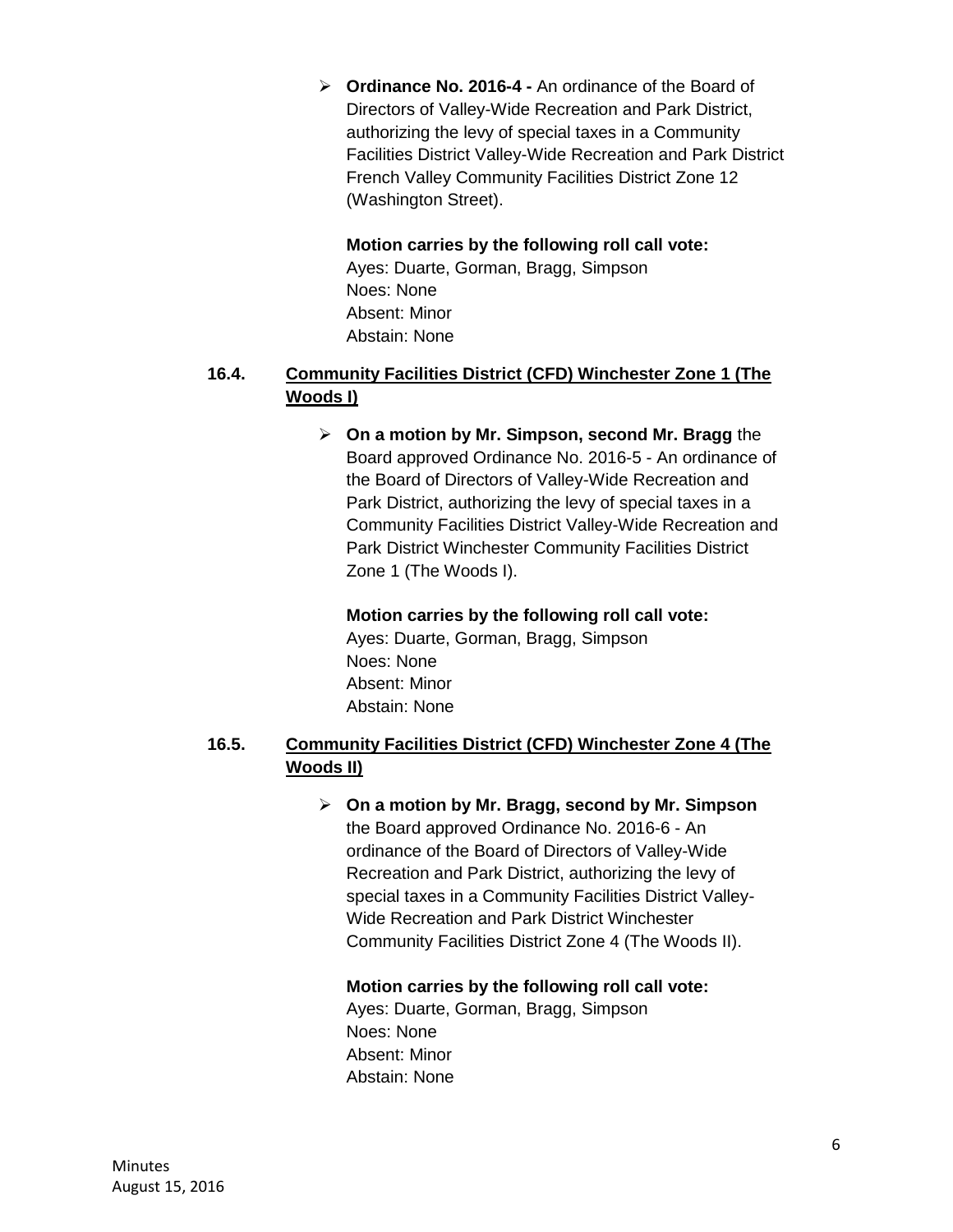## **16.6. Community Facilities District (CFD) Winchester Zone 5 (The Woods III)**

 **On a motion by Mr. Bragg, second by Mr. Simpson**  the Board approved Ordinance No. 2016-7 - An ordinance of the Board of Directors of Valley-Wide Recreation and Park District, authorizing the levy of special taxes in a Community Facilities District Valley-Wide Recreation and Park District Winchester Community Facilities District Zone 5 (The Woods III).

**Motion carries by the following roll call vote:**  Ayes: Duarte, Gorman, Bragg, Simpson Noes: None Absent: Minor Abstain: None

## **16.7. Community Facilities District (CFD) Winchester Zone 6 (The Woods IV)**

 **On a motion by Mr. Bragg, second by Mr. Simpson,**  the Board approved Ordinance No. 2016-8 - An ordinance of the Board of Directors of Valley-Wide Recreation and Park District, authorizing the levy of special taxes in a Community Facilities District Valley-Wide Recreation and Park District Winchester Community Facilities District Zone 6 (The Woods IV).

**Motion carries by the following roll call vote:** 

Ayes: Duarte, Gorman, Bragg, Simpson Noes: None Absent: Minor Abstain: None

## **16.8. Community Facilities District (CFD) Winchester Zone 2 (Conestoga I)**

 **On a motion by Mr. Bragg, second by Mr. Simpson**  the Board approved Ordinance No. 2016-9 - An ordinance of the Board of Directors of Valley-Wide Recreation and Park District, authorizing the levy of special taxes in a Community Facilities District Valley-Wide Recreation and Park District Winchester Community Facilities District Zone 2 (The Conestoga I).

**Motion carries by the following roll call vote:** 

Ayes: Duarte, Gorman, Bragg, Simpson Noes: None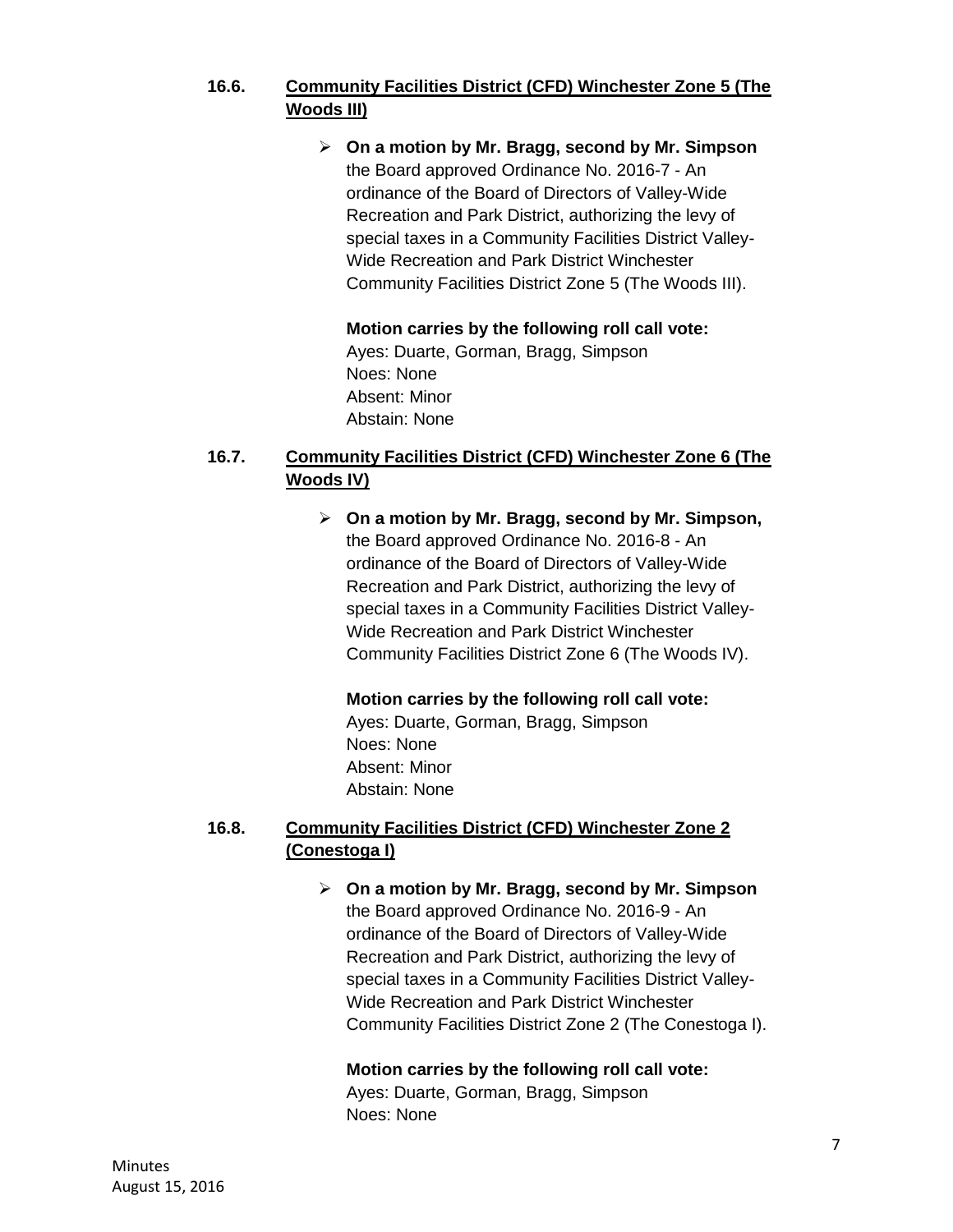Absent: Minor Abstain: None

## **16.9. Community Facilities District (CFD) Winchester Zone 3 (The Conestoga II)**

 **On a motion by Mr. Simpson, second by Mr. Bragg**  the Board approved Ordinance No. 2016-10 - An ordinance of the Board of Directors of Valley-Wide Recreation and Park District, authorizing the levy of special taxes in a Community Facilities District Valley-Wide Recreation and Park District Winchester Community Facilities District Zone 3 (Conestoga II).

#### **Motion carries by the following roll call vote:**

Ayes: Duarte, Gorman, Bragg, Simpson Noes: None Absent: Minor Abstain: None

## **16.10. Community Facilities District (CFD) Winchester Zone 7 (Winchester Ranch)**

 **On a motion by Mr. Gorman, second by Mr. Simpson**  the Board approved Ordinance No. 2016-11 - An ordinance of the Board of Directors of Valley-Wide Recreation and Park District, authorizing the levy of special taxes in a Community Facilities District Valley-Wide Recreation and Park District Winchester Community Facilities District Zone 7 (Winchester Ranch).

**Motion carries by the following roll call vote**:

Ayes: Duarte, Gorman, Bragg, Simpson Noes: None Absent: Minor Abstain: None

#### **16.11. Cell Tower Lease Prepayment**

- $\triangleright$  Request Board approval to enter into a Prepayment Lease Agreement with investor 3 for a 50-year term in the amount of \$1,105,000 and direct staff to use funds in the manner provided in staff report.
- **Resolution No. 999-16** Resolution of the Board of Directors of the Valley-Wide Recreation and Park District, California, Declaring intention for the purpose of accepting cell tower lease prepayment**.**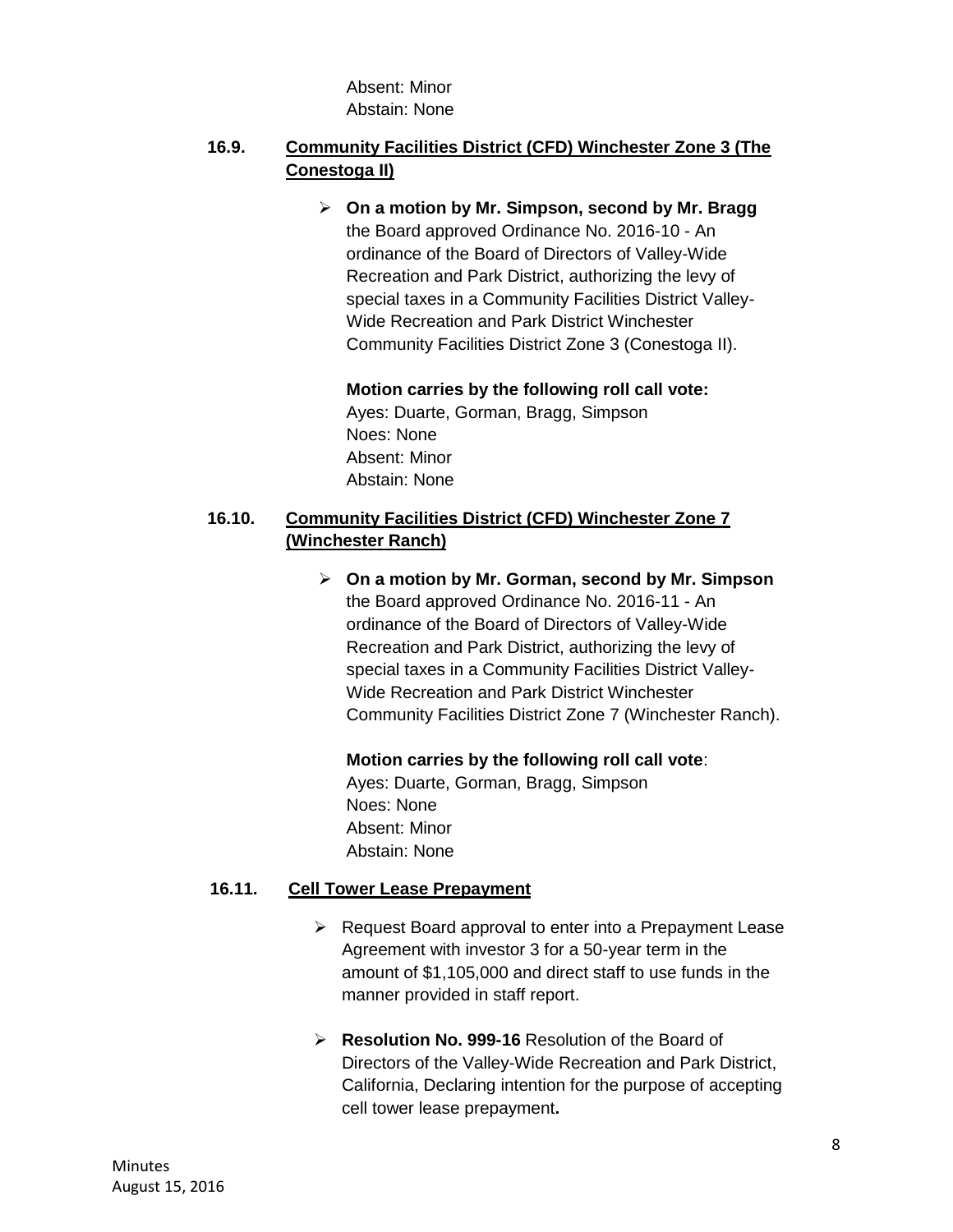Mr. Gorman suggested moving this item to the next Board meeting, so the entire Board could be present to discuss and vote.

**On a motion by Mr. Simpson, second by Mr. Gorman** the Board moved the cell tower lease prepayment to a later date.

#### **Motion carries by the following roll call vote**:

Ayes: Duarte, Gorman, Bragg, Simpson Noes: None Absent: Minor Abstain: None

#### **16.12. Replace Playground Woodchips**

**On a motion by Mr. Bragg, second by Mr. Simpson** the Board approved the following:

- $\triangleright$  Board approved the award of informal bid entitled Replace Playground Woodchips to Plant's Choice Inc.
- $\triangleright$  Authorized the award of informal Notice Inviting Bids for Replace Playground Woodchips to Plant's Choice Inc. in the amount of \$92,946 as the lowest responsive and responsible bidder meeting the requirements, and waive any minor irregularities in the bid.
- $\triangleright$  Authorized the General Manager to execute the contract with Plant's Choice, Inc. in the amount of \$92,946.96 and all related documents necessary for completion of the project, and authorize the General Manager to approve necessary change orders up to \$25,000.
- $\triangleright$  Appropriate \$92,946.96 .00 from the individual park funding sources for Replacing Playground Woodchips.

## **Motion carries by the following roll call vote**:

Ayes: Duarte, Gorman, Bragg, Simpson Noes: None Absent: Minor Abstain: None

## **16.13. Sponsor's Agreement for 2016/2017 CDBG Program – County of Riverside Supervisor Chuck Washington 3rd District**

 **On a motion by Mr. Gorman, second by Mr. Simpson** the Board authorized for General Manager to enter into a Sponsor's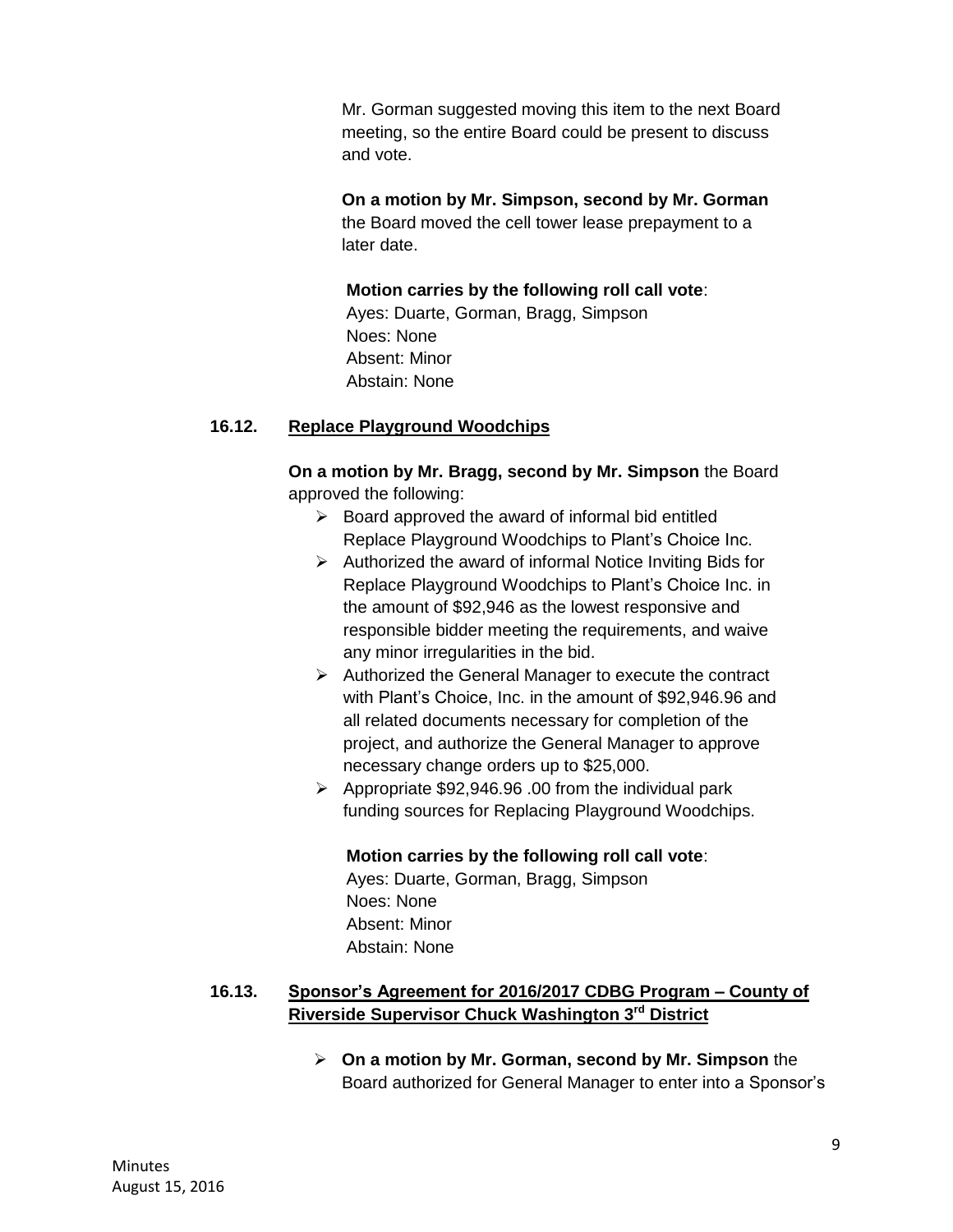Agreement for 2016/2017 CDBG Program with the County of Riverside - \$5,000.

**Motion carries by the following roll call vote**: Ayes: Duarte, Gorman, Bragg, Simpson Noes: None Absent: Minor

Abstain: None

## **17. ITEMS FOR BOARD INFORMATION AND DISCUSSION**

- **17.1.** General Mangers Report
	- > Mr. Wetter gave an update on future turf removal projects.
	- $\triangleright$  Mr. Wetter informed the Board of the process of naming the future park site – Mayberry and Fairview.
	- $\triangleright$  Mr. Wetter announced that Valley-Wide received a stop notice from the City of Menifee to stop work on Newport Rd., Mr. Wetter also stated he has scheduled a meeting with city staff to discuss this issue.
	- $\triangleright$  Mr. Wetter announced the upcoming Oldlympics events will begin September.
	- $\triangleright$  Mr. Wetter informed the Board of possible future District Office Enhancements for security.
- **17.2.** Report from Board of Directors Ad Hoc Committees No Ad Hoc Committee reports.

## **18. STAFF REPORTS**

- $\triangleright$  The Board received the following staff reports:
- **18.1.** Sport Center
- **18.2.** Valle Vista
- **18.3.** Menifee
- **18.4.** Winchester
- **18.5.** Diamond Valley
- **18.6.** French Valley
- **18.7.** Romoland
- **18.8.** Simpson Center
- **18.9.** Aquatic Center

## **19. NEWSPAPER ARTICLES**

**19.1.** The Board received all Valley-Wide Recreation Newspaper publications for the month of June and July.